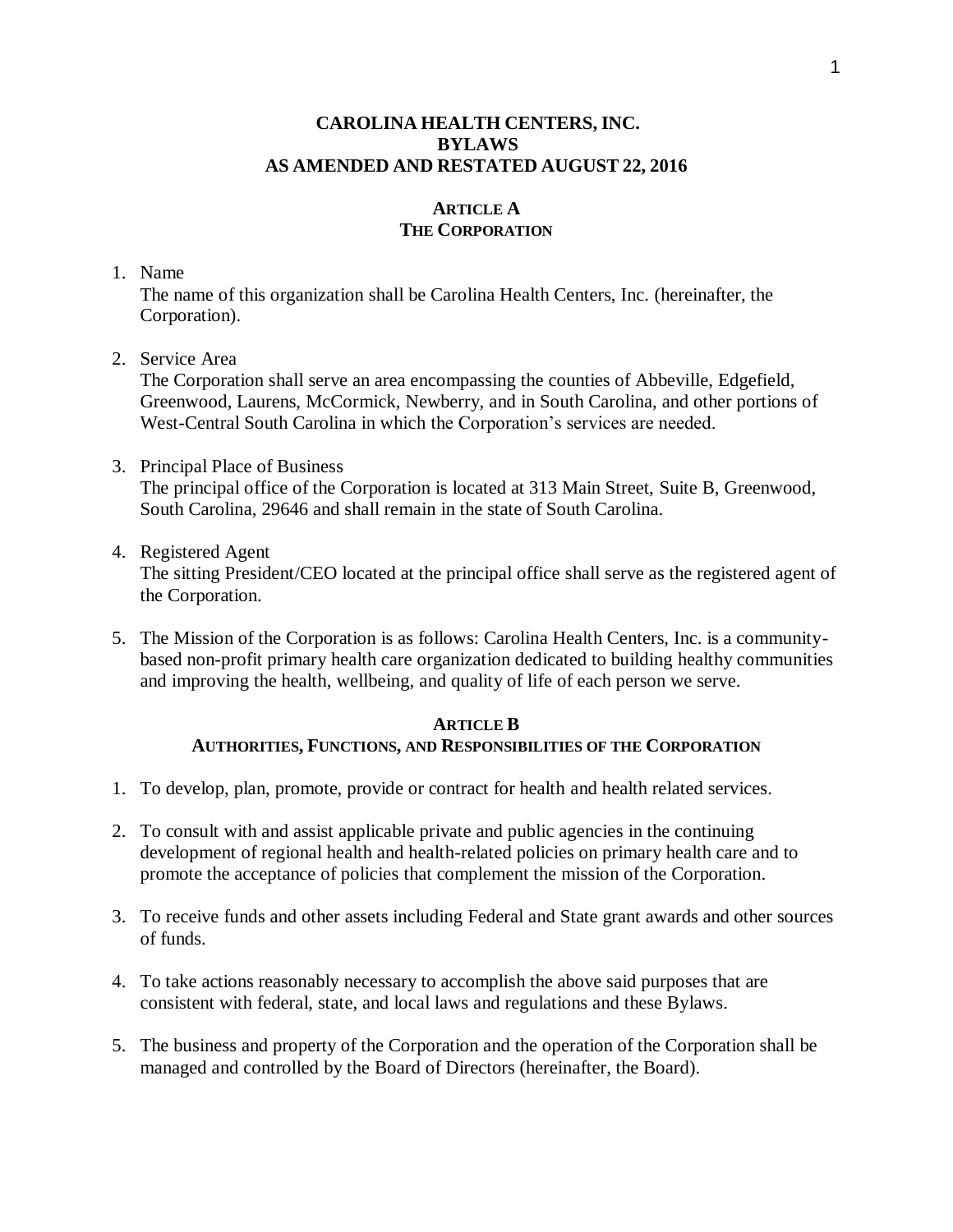- 6. The Corporation may enter into an agreement with various agencies in order to expedite the linkages necessary to fulfill the requirements of federal, state, and local laws and regulations and fulfill the goals of the Corporation.
- 7. These Bylaws may be amended by the Corporation by affirmative vote of two-thirds of the Board provided that a full presentation of such amendments shall have been published in the notice calling the meeting fifteen (15) days prior to the meeting.

## **ARTICLE C IRS SECTION 501-(C) (3) LIMITATIONS**

- 1. The purposes for which the Corporation is organized are exclusively religious, charitable, scientific, literary and educational within the meaning of Section 501- (C) (3) of the Internal Revenue Code of 1986 or the corresponding provision of any future United States Internal Revenue law.
- 2. Notwithstanding any other provision of these articles, the Corporation shall not carry on any activities not permitted to be carried on by an organization exempt from Federal income tax under Section 501- (C) (3) of the Internal Revenue Code of 1986 or the corresponding provision of any future United States Internal Revenue law.
- 3. The Corporation shall not participate, or intervene, in (including the publishing or distributing of statements) any political campaign on behalf of any candidate for public office. No substantial part of the activities of the Corporation shall consist of carrying on propaganda, or otherwise attempting to influence, legislation, except to the extent permitted by law for nonprofit, tax-exempt organizations.
- 4. The corporation may be dissolved in accordance with the laws of the State of South Carolina. No Board member, officer, or employee of the Corporation shall be entitled to share in the distribution of any of the corporate assets upon the dissolution of the Corporation. All such persons shall be deemed to have expressly consented and agreed that upon such dissolution or winding up of the affairs of the Corporation, whether voluntary or involuntary, the assets of the Corporation, after all debts have been satisfied, then remaining in the hands of the Board, shall be distributed, transferred, conveyed, delivered, and paid over, in such amounts as the Board may determine, or as may be determined by a court of competent jurisdiction upon the application of the Board, exclusively to charitable, religious, scientific, literary, or educational organizations (i) which then qualify for exemption from federal income taxation under the provisions of Code Section  $501(c)(3)$  and the Treasury Regulations thereunder (as they now exist or as they may hereafter be amended) and (ii) contributions to which are deductible under Code Section  $170(c)(2)$  and the Treasury Regulations thereunder (as they now exist or as they hereafter may be amended).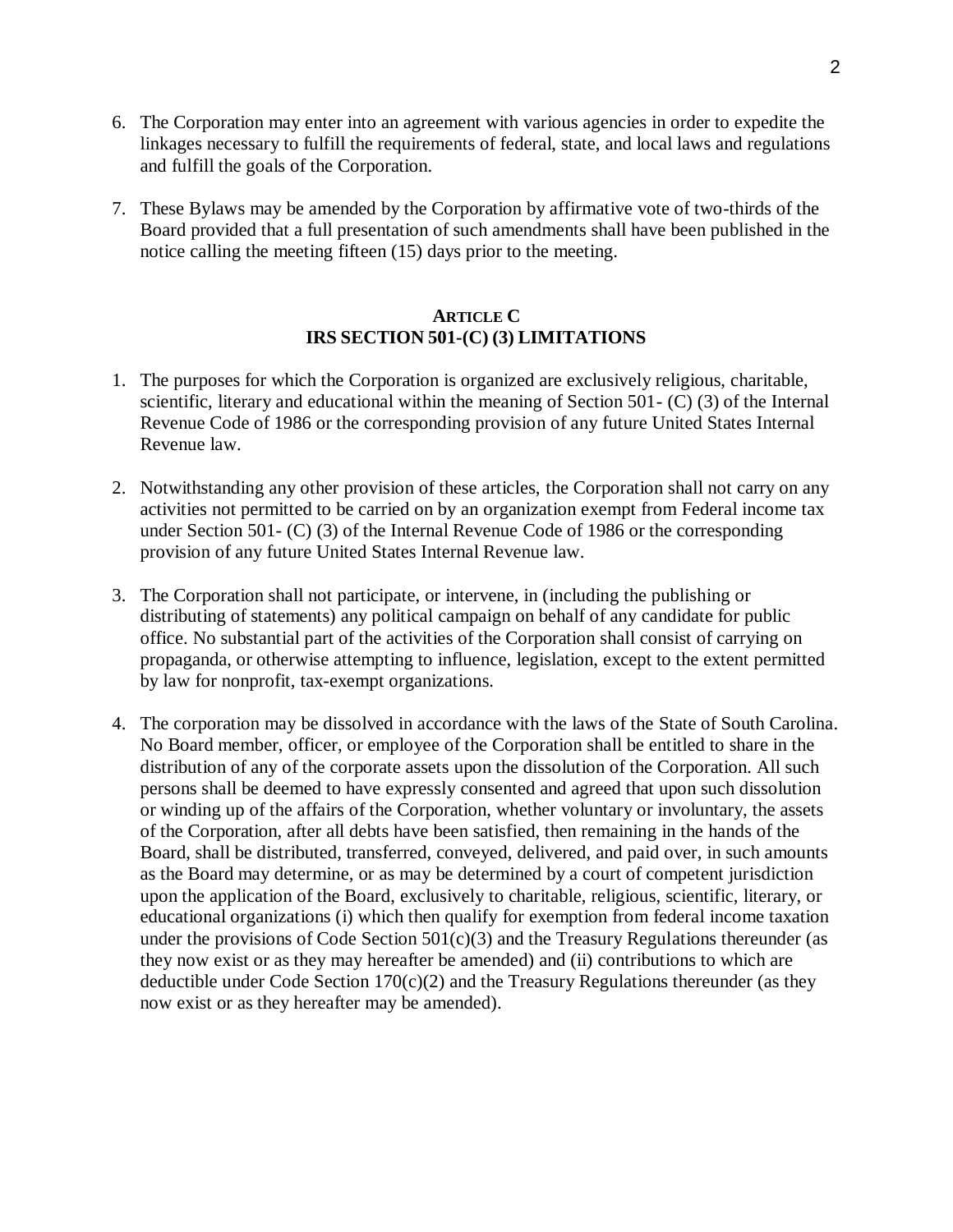#### **ARTICLE D MEMBERSHIP**

- 1. There shall be a minimum of eleven (11) members and a maximum of seventeen (17) members of the Board. There may also be from time to time, additional members named to the Board as the result of mergers, acquisitions, service area expansions, or other appropriate extenuating circumstances.
- 2. Members shall serve three-year terms. At the end of each three-year term, the Board Development Committee shall review the record of each member and recommend continued service based on attendance, contributions to the Board, expression of desire to continue to serve, and other appropriate factors. At the end of each term the Board shall elect member(s) as appropriate.
- 3. The Board of Directors will have a majority of consumers, with 51% of the membership being persons served by the Corporation who, as a group, represent the individuals being served by the Corporation, in terms of demographic factors such as race, ethnicity, and gender. Such individuals shall be current, registered patients of the Corporation having used the Health Center's services (excluding pharmacy services) within the last 2 years to receive at least one or more in-scope service(s) that generated a health center visit.
	- a. A legal guardian of a consumer who is a dependent child or adult, or a legal sponsor of an immigrant consumer, may be considered a consumer for purposes of Board representation.
	- b. Consumer Board members must live in the Corporation's service area, with the exception of individuals representing special populations which may be migratory in nature.
- 4. Non-consumer members of the Board will be representative of service area and bring a broad range of experience and expertise in areas such as community affairs, local government, finance and banking, business, legal affairs, labor relations, health care, managed care, and other commercial and industrial concerns or social service agencies within the community.
	- a. No more than half of the non-consumer representatives may derive more than 10% of their annual income from the health care industry.
	- b. Non-consumer Board members should live or work in the service area of the Corporation.
- 5. The Board should be composed of a minimum of one representative from each county in the service area which contains one or more service delivery sites. The remaining members will be at-large members, one of whom will represent the migrant population of the area. This representative will be either (a) a migrant or seasonal farm worker or (b) an advocate who has personally experienced being a member of, represented, has expertise in, or works closely with migrant or seasonal farm workers.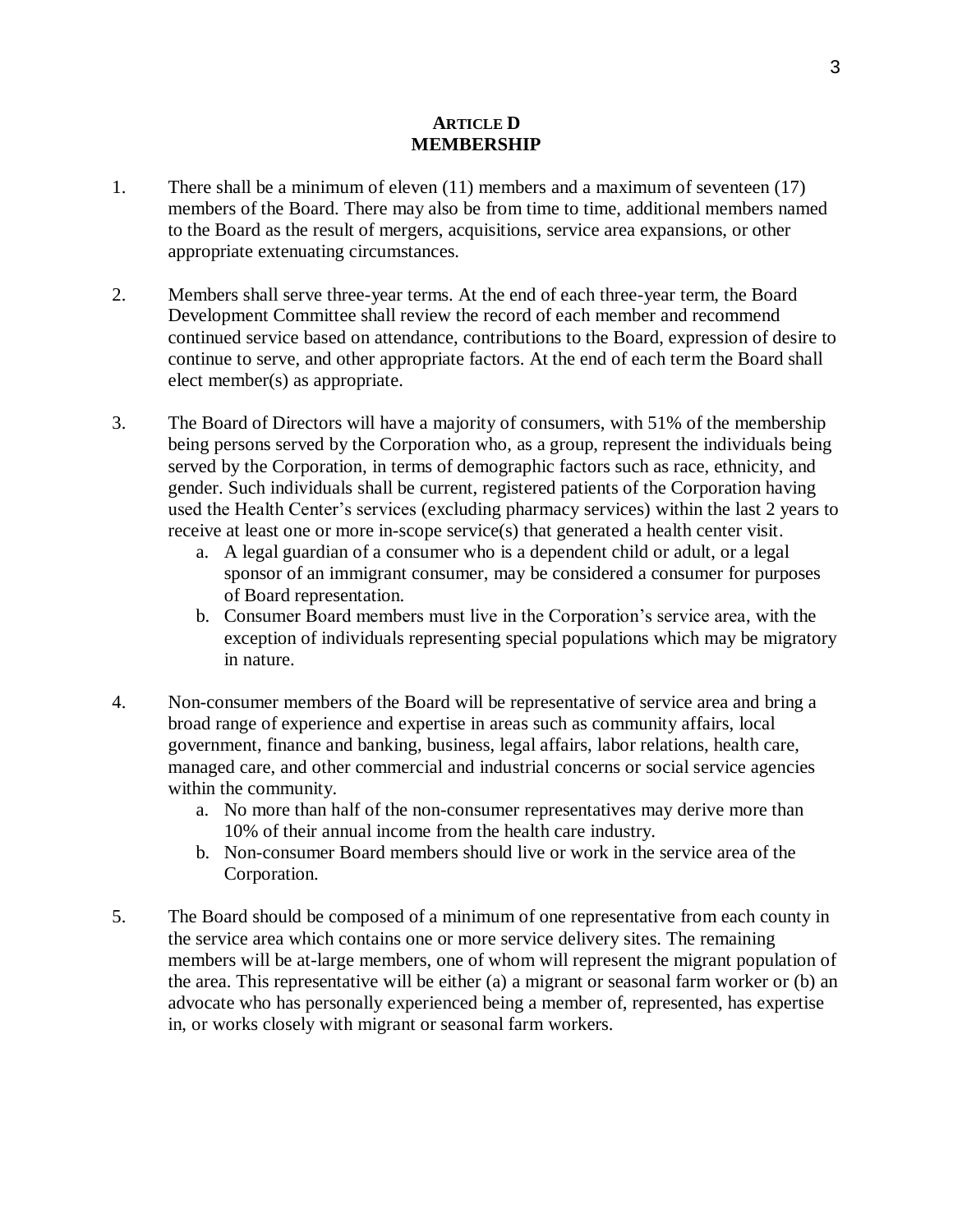- 6. No member of the Board of Directors or their immediate family member (spouse, child, parent, brother or sister) by marriage, blood, or adoption shall be an employee of the Corporation.
- 7. The President/CEO shall be considered an ex-officio non-voting member of the Board of Directors.
- 8. Each Board member owes a fiduciary duty to the Corporation and must give it his or her undivided loyalty. The Board shall establish, adopt, and periodically update written policies that establish procedures for: (l) disclosing and addressing conflicts of interest or the appearance of conflicts of interest by Board members, Officers, employees, consultants, and/or agents who provide services or furnish goods to the Corporation; and (2) maintaining the confidentiality of information obtained by a Board member, officer, employee, consultant and/or agent by virtue of his or her position as such, directly or indirectly related to the Corporation 's administrative, managerial and clinical operations. Such standards shall also establish policies and procedures regarding nepotism, bribery, and the offer of gratuities.
- 9. A member of the Board may resign at any time by delivering written notice to the Board Chairperson or the Secretary, or by giving oral or written notice at any meeting of the Board. Any such resignation shall take effect at the time specified therein, or if the time is not specified, upon delivery thereof and, unless otherwise specified therein, the acceptance of such resignation shall not be necessary to make it effective.
- 10. A member of the Board may be removed for cause upon recommendation of the Executive Committee and approval of the recommendation by an affirmative vote of a two-thirds majority of the members present at a regular Board meeting or a special called meeting. Notification of the intent to remove a Board member shall be made in writing to the individual involved at least thirty (30) days prior to such action.
- 11. Any Board member who is absent from three (3) regular meetings during the fiscal year, except where special circumstances exist and are agreed upon in writing between a Board member and the Chairperson of the Board, shall be deemed to have resigned from the Board and will be duly notified of such by the President/CEO upon direction by the Executive Committee of the Board. Such special circumstances may include, but are not limited to, those in which a category of expertise needed of a Board member renders them unavailable during certain months of the year.
- 12. At their discretion and upon a two-thirds vote, the Board may elect to include a representative of the community in the category of a "consulting" member of the Board. A consulting member of the Board will receive all regular board meeting materials, have access to the Board portal, and be entitled to participate in regular meetings, committees, trainings and conferences, and other Board related activities. The attendance requirement will not be applicable and consulting members of the Board will not have voting rights and will not be entitled to participate in Executive Sessions of the Board.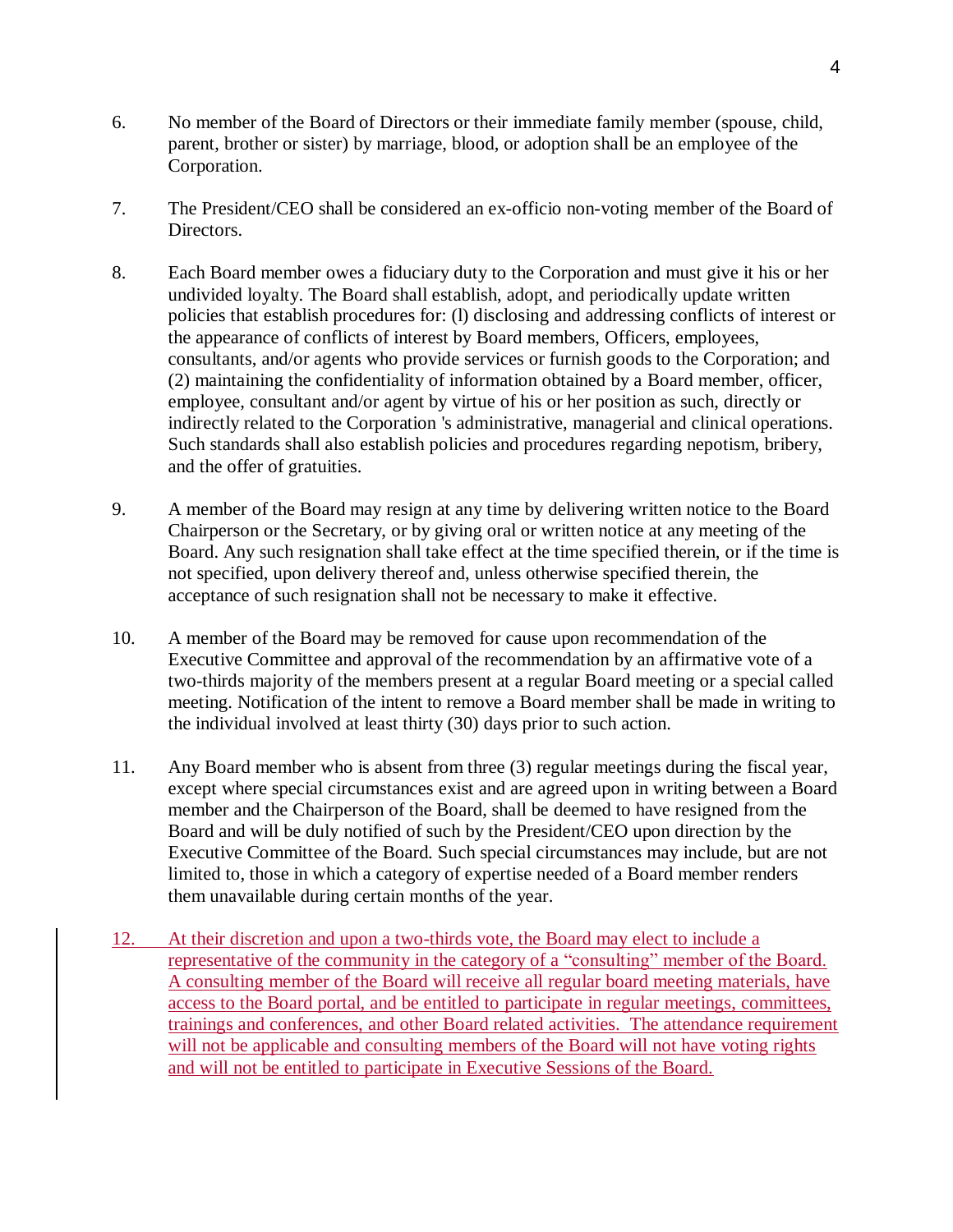- 12.13. When a Board seat is vacated before the term has expired due to the removal or resignation of a Board member, or if a new Board seat is created, the seat shall be filled in compliance with Board composition requirements by election by a majority vote of the quorum of the remaining Board members at any regular or special meeting of the Board. A member filling a vacant seat shall assume and complete the term of the person he or she is replacing.
- 13.14. Board members will be required to sign a Conflict of Interest and Confidentiality statement annually declaring any known existing or potential conflicts and assuring disclosure of any new conflicts as they may arise. Copies of the signed Conflict of Interest and Confidentiality statements will be maintained as part of the Board records in the office of the Chief Development and Corporate Compliance Officer.
- 14.15. Members of the Board of Directors may be compensated for reasonable travel expenses incurred while on business for the Corporation as stated in the Corporation's Reimbursement Policy.

### **ARTICLE E AUTHORITIES, FUNCTIONS, AND RESPONSIBILITIES OF THE BOARD**

- 1. The Board provides leadership and guidance in support of the Corporation's Mission. However, day-to-day direction and management responsibility for the Corporation is delegated to the President/CEO as appropriate and in accordance with Article I of these Bylaws. Together, the Board, the President/CEO, and other members of the Management Team comprise the leadership for the Corporation. To succeed, they shall work together to ensure a strong organization.
- 2. The Board is legally responsible for ensuring that the Corporation is financially stable and is operating in accordance with applicable federal, state, and local laws and regulations as well as its own established policies and procedures.
- 3. The Corporation's Board must retain (may not delegate) the following unrestricted authorities, functions, and responsibilities:
	- a. Selecting, if necessary dismissing, and annually evaluating the performance of the Corporation's President/CEO.
	- b. Approving applications related to the Corporation's health center project, including the annual project plan submitted as part of the health center grant application and other requests for Health Resources and Services Administration ("HRSA") regarding scope of project.
	- c. Approving and periodically updating the Corporation's personnel policies and procedures, including selection and dismissal procedures, salary and benefit scales, employee grievance procedures, and equal opportunity practices.
	- d. Developing, adopting, and periodically updating health care policies, including determining the hours during which services are provided; service delivery sites, and the scope and availability of services to be provided that are appropriate and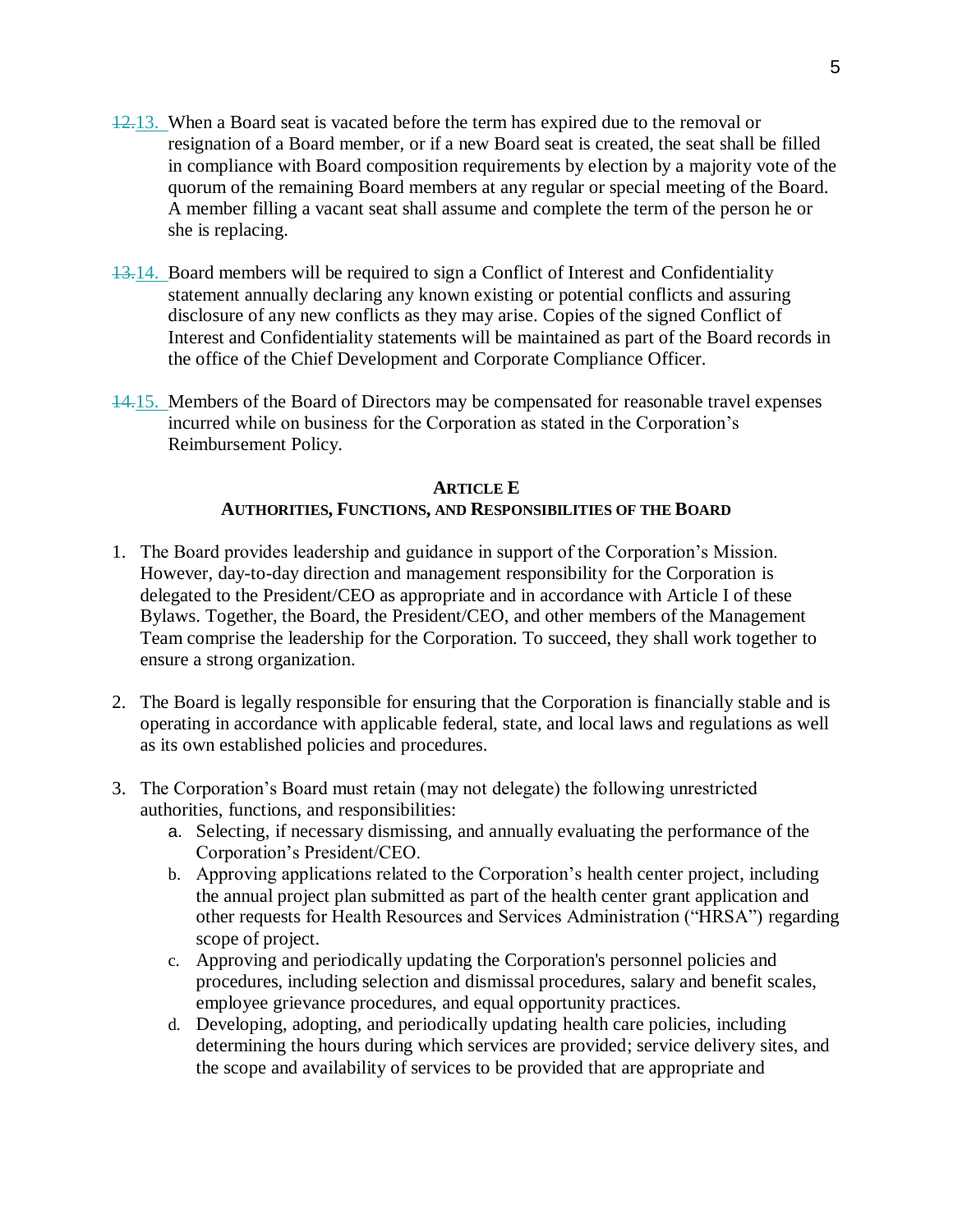responsive to the community's needs; patient confidentiality and bill of rights; and quality care audit procedures.

- e. Approving and periodically updating the Corporation's policies for financial management practices, including a system to assure accountability for corporate resources; long-range financial planning; approving the annual budget and priorities; billing and collections; and a fee schedule for services, the sliding fee discount program and eligibility for services, including criteria for partial payment schedules.
- f. Approve the selection of the auditor and officially accept the annual audit report;
- g. Evaluating the Corporation's activities, including service utilization patterns, productivity, patient satisfaction, and achievement of project objectives, and developing a process for hearing and resolving patient grievances;
- h. Conducting long-term strategic planning, which includes regular updating of the Corporations mission, goals, and plans, as appropriate;
- i. Conducting an annual strategic planning process and translating strategic planning goals into operational planning objectives;
- j. Evaluating the Corporation's progress in meeting its annual and long-term goals.
- k. Evaluating itself periodically for efficiency, effectiveness, and compliance with all requirements imposed upon community health centers ("CHCs") as set forth in Section 330 of the Public Health Service Act, 42 U.S.C. § 254b;
- l. Developing, adopting, and periodically updating general policies and procedures for the Corporation that are consistent with the Federally Qualified Health Center program and applicable grants management requirements as defined by HRSA.
- m. Overseeing and monitoring quality and quality of care audit procedures.
- n. Attending to any matter which the Board determines is in the best interest of the Corporation, and is within the purposes and objectives of the Corporation.
- 4. By general resolution, the Board may delegate to committees, officers or designated staff members of the Corporation such powers as they may see fit.
- 5. Individual Board members must, at minimum, be held personally responsible and accountable for the following:
	- a. Attending meetings in compliance with the attendance requirements;
	- b. Being prepared for each meeting by reading the materials and completing assigned tasks ahead of time;
	- c. Conducting themselves in a manner consistent with the Corporations interests, mission, and priorities.
- 6. No individual Board member shall act for the Board except as may be specifically authorized by the Board. Board members shall refrain from giving personal advice or directives to any employees of the Corporation.

### **ARTICLE F OFFICERS OF THE BOARD**

1. A Chairperson, Vice Chairperson, Secretary, and Treasurer will be elected by a majority of the members present and voting, providing a quorum is present. A quorum shall consist of one more than one-half of the members.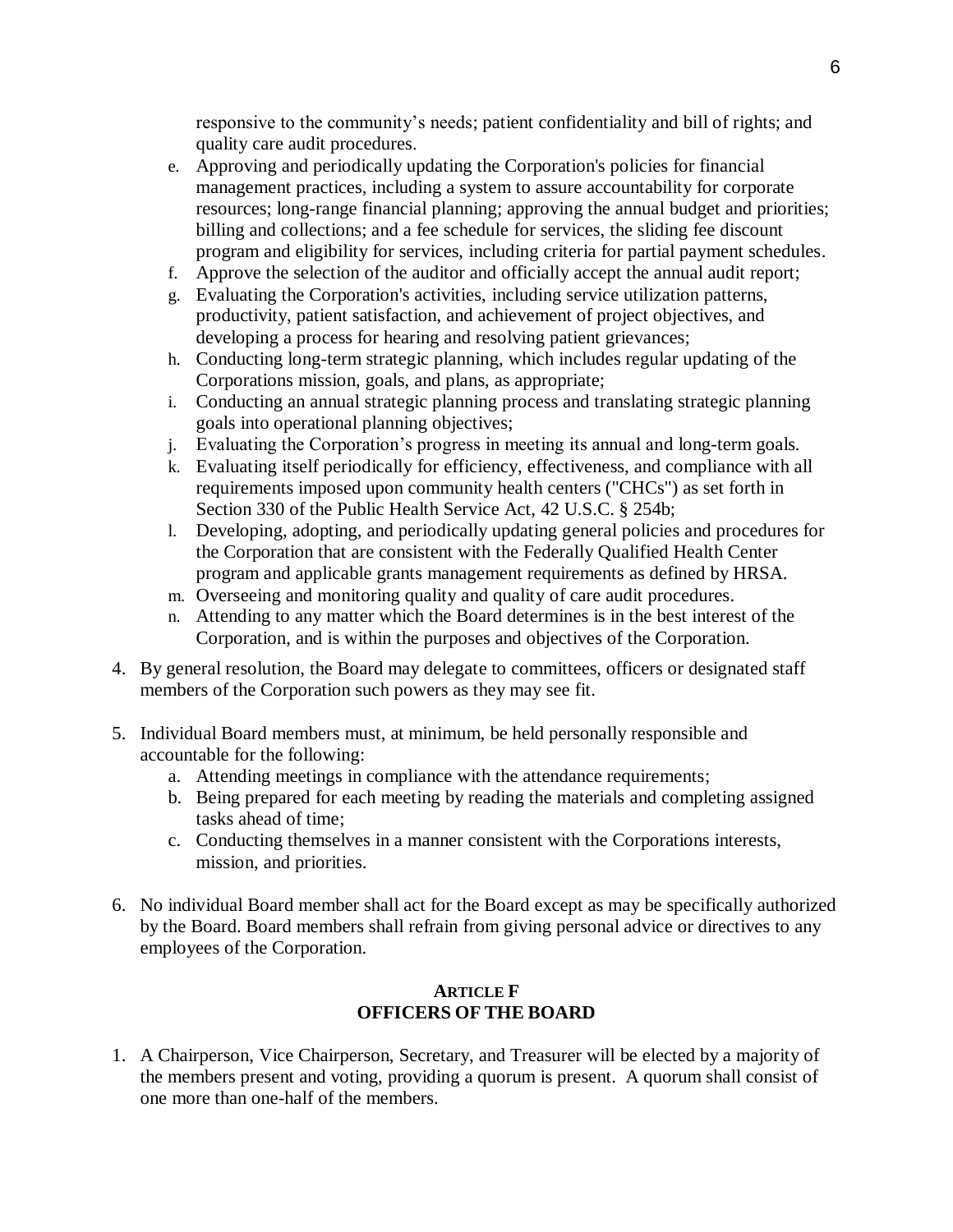- 2. The Chairperson shall:
	- a. preside at all meetings of the Board.
	- b. serve as Chairperson of the Executive Committee and as an ex-officio member of all other committees.
	- c. serve as the liaison between the Board and the President/CEO for day-to-day matters and shall work collaboratively with the President/CEO in coordinating the strategic planning process and overseeing strategic plan initiatives.
	- d. appoint committee chairpersons.
	- e. represent the Board at public functions.
	- f. in the absence of the President/CEO, have the power to make and execute agreements and contracts, and to execute other legal instruments when authorized by the Board or Executive Committee if a meeting of the entire Board would unduly delay necessary action.
	- g. have such powers and duties as from time to time may be assigned to him or her by the Board.
- 3. The Vice Chairperson shall:
	- a. exercise all the powers and perform all the duties of the Chairperson in the absence of the Chairperson or in the event of his or her inability to act, or if that office is temporarily vacant.
	- b. perform other duties as the Board shall direct.
- 4. The Secretary or his or her designee shall:
	- a. keep and oversee an accurate record of the proceedings of all meetings of the Board;
	- b. present such record to the Board for approval and adoption;
	- c. give or cause to be given all notices in accordance with these Bylaws or as required by law;
	- d. be responsible for such actions of the corporation as the Board shall direct; and
	- e. in general, perform all duties customary of the office.
	- f. have such other duties and powers assigned to him or her by the Corporation with staff assistance.

The Secretary shall be the sole person permitted to seal and certify official Board approval of matters before the Board.

- 5. The Treasurer or his or her designee shall:
	- a. oversee the fiscal affairs of the corporation;
	- b. report on the financial condition of the Corporation to the Board at its regular meetings and at such times as the Board may require;
	- c. function as chairperson of the Finance Committee;
	- d. ensure that all funds of the Corporation shall be deposited to the credit of the corporation in such banks and depositories and under such terms and conditions that may be determined by the Board.
	- e. have other such duties as may be assigned to him or her by the Corporation.
- 6. The Offices of Secretary and Treasurer may be combined.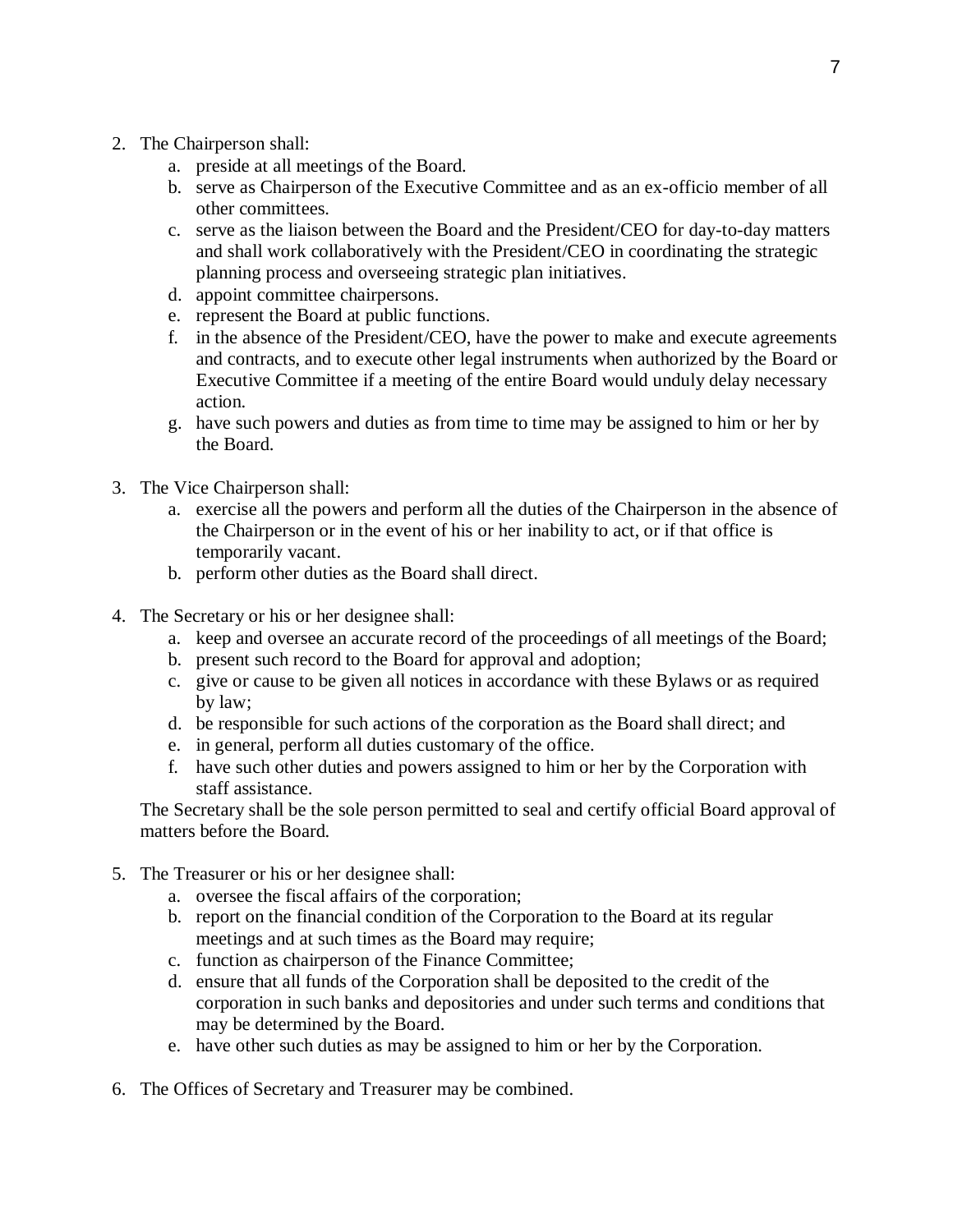- 7. Terms of all offices will be two years. A Board member may be re-elected, but may not hold the same office for more than eight (8) consecutive years effective as of the date of approval of this revision.
- 8. Elections will be held at the Annual Meeting each September. A quorum must be present, otherwise, the election will be deferred until the next meeting at which a quorum is present. The new officers will take office on the first day of the month following the election.
- 9. Any vacancy in any office may be filled for the unexpired portion of the term at any regular meeting of the Board or at a special meeting called for that purpose.
- 10. An Officer may resign at any time by delivering written notice to the Chairperson, or by giving oral or written notice at any meeting of the Board. If the Chairperson is the resigning officer, the written notice shall be given to the Secretary. Resignation as an officer does not constitute automatic resignation from the Board.
- 11. An Officer may be removed from office if he or she is unable or unwilling to perform the duties of the office in a manner consistent with assigned responsibilities.
	- a. Removing an Officer from office requires an affirmative vote of a two-thirds majority of the members present at a regular Board meeting or a special called meeting.
	- b. Removal from office does not automatically result in the person being removed as a member of the Board.

### **ARTICLE G COMMITTEES**

- 1. Committees of the Board shall be standing and ad hoc.
	- a. Standing Committees shall be: Executive Committee, Finance Committee, Personnel Committee, Strategic Planning Committee, and Board Development Committee
	- b. Ad hoc committees may be appointed or dissolved by the Board as it deems necessary.
	- c. Individuals who are not members of the Board may be appointed to serve in an advisory capacity (without a vote) on all committees except the Executive Committee because of special skills and/or knowledge which would contribute to the Corporation.
- 2. Unless otherwise specified:
	- a. Committee Chairpersons will be appointed by the Board Chairperson;
	- b. Committee members shall be appointed by the Chairperson of the Committee;
	- c. Committee Chairpersons will assume responsibility for the overall functions of their committee and will make necessary recommendations to facilitate that function;
	- d. The staff shall provide assistance to the Committee Chairpersons upon request of the Committee Chairperson;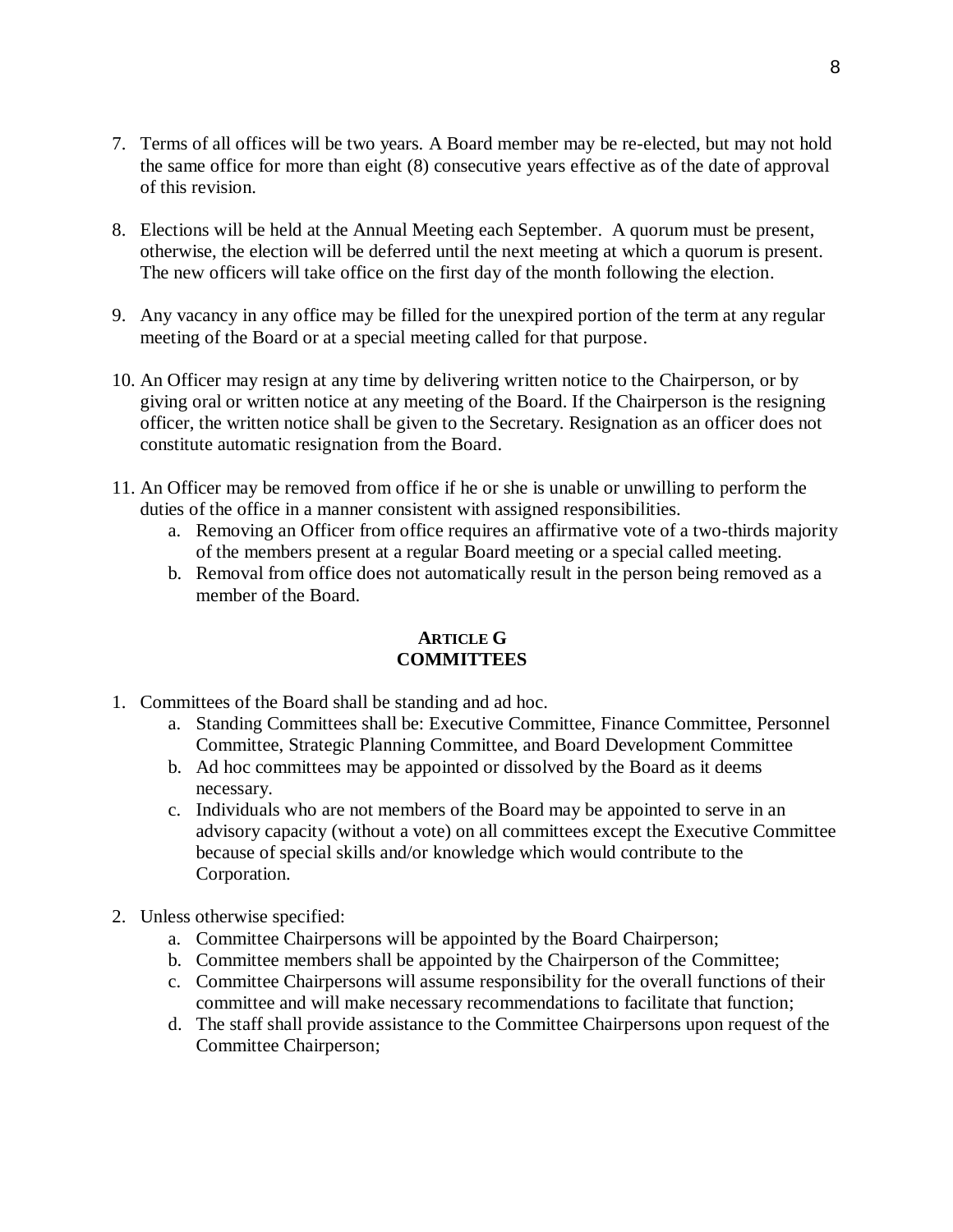- e. In choosing Committee members, Committee Chairpersons shall give due consideration to geographic and categorical distribution of the members of the committee;
- f. Each Committee shall submit minutes of its meetings to the Board within 28 days of the meeting. Keeping Committee minutes is the responsibility of the Committee Chairperson or his or her designee. Committee minutes shall be distributed to the full Board each month along with the minutes of the prior month's Board meeting.
- g. At Committee meetings, a quorum shall be those present, except that the Executive Committee shall require one half plus one member for a quorum.
- 3. The Executive Committee shall consist of the Officers of the Board, and Chairpersons of all standing Committees.
	- a. The Executive Committee shall have the power to transact all regular business of the Corporation during the period between the meetings of the Board, subject to any prior limitations imposed by the Board and with the understanding that all items of major importance will be referred to the full Board for ratification.
	- b. The Board may, from time to time, authorize the Executive Committee to act on its behalf. The Executive Committee must report all actions taken independently and on behalf of the Board to the full Board, and the full Board must vote on these actions and record them in the board minutes. The Board gives the Executive Committee express authorization to act on its behalf in situations of time sensitivity and/or emergency when inaction could have a material impact on the Corporation.
	- c. The Executive Committee shall also function as the Corporation's Compliance Committee. In this capacity, the Executive Committee shall be responsible for assisting the Board of Directors in fulfilling its responsibilities with respect to the oversight of the Corporation's Corporate Compliance Program.
- 4. The Personnel Committee shall consist of members from a broad geographic representation of the counties served by the Corporation.
	- a. The Personnel Committee shall be charged with the responsibility of reviewing personnel policies of the Corporation, including employee practices, employee benefits, employee health services, retirement, personnel relations, and making appropriate reports and recommendations to the Board.
	- b. Further, it will serve as the grievance committee to hear grievances of personnel related to the President/CEO as set forth in the Personnel Policies.
- 5. The Strategic Planning Committee shall consist of members from a broad geographic representation of the counties served by the Corporation.
	- a. The Strategic Planning Committee shall be charged with the review of the Corporation's Strategic Plan and with evaluating the status of programmatic goals and objectives of the Corporation on an established Board approved schedule.
	- b. The Committee, in collaboration with the President/CEO, will provide a status report to the full Board on an established Board approved schedule.
	- c. Along with the Chief Medical Officer, this Committee shall also function as the Corporation's Quality Improvement Committee. In this capacity, the Committee shall be responsible for monitoring and making recommendations for the implementation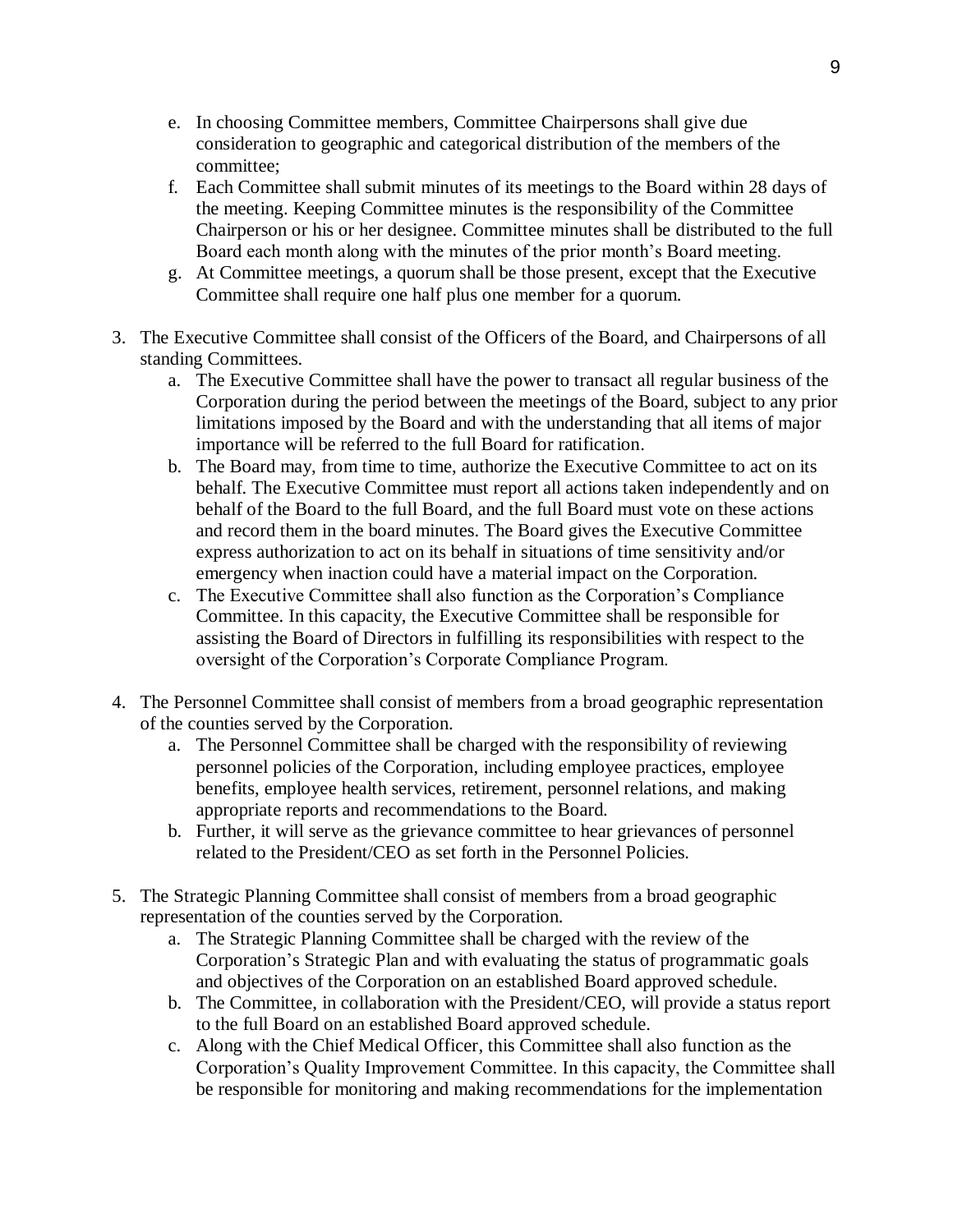and improvement of the quality assurance/quality improvement programs of the Corporation.

- 6. The Finance Committee shall consist of the President, the Treasurer, the Chief Finance Officer of the Corporation, and three additional members of the Board.
	- a. This Committee shall have broad review and oversight duties relating to the financial matters of the Corporation.
	- b. This Committee shall review and submit to the full board the annual operating budgets developed by the Chief Financial Officer and the Financial Services Department.
	- c. This Committee shall oversee the auditor selection process, ensure that annual audits meet current government standards, and review the annual audit.
	- d. This Committee shall review the auditor's Management Report and Management's response for referral to the full Board for approval.
	- e. This Committee shall meet as necessary at the direction of the Committee Chairperson or Board Chairperson.
- 7. The Board Development Committee shall consist of at least three Board members from a broad geographic representation of the counties and populations served by the Corporation.
	- a. This Committee shall be charged with the responsibility of reviewing recommendations and nominating candidates to be elected as officers and members of the Board; ensuring new members receive adequate orientation to Board responsibilities and activities; and ensuring Board members engage in ongoing educational development so they have the knowledge and skills necessary for operation of the Board.
	- b. Regular elections will take place at the September annual meeting. Elections will also be held at other times when vacancies are to be filled.
	- c. The Committee will oversee the implementation of new member orientation.
	- d. The Committee will plan, develop and help implement an ongoing annual education plan for members of the Board.

# **ARTICLE H MEETINGS**

- 1. The Board shall meet at least monthly at its Principal Place of Business with meetings to be held on the fourth Monday of each month, or such other times and dates as the Board may designate. To accommodate geographic barriers or other obstacles, Board members may occasionally participate by telephone or other means of electronic communication so long as all of the Directors participating in such meeting can hear one another. The manner in which notice of meetings is to be given shall be determined by the Board. Provisions will be made for attendance via telephone for members who are unable to physically attend a meeting and participation in a meeting pursuant to this paragraph constitutes presence in person at such meeting.
- 2. The Board shall hold its Annual Meeting each September.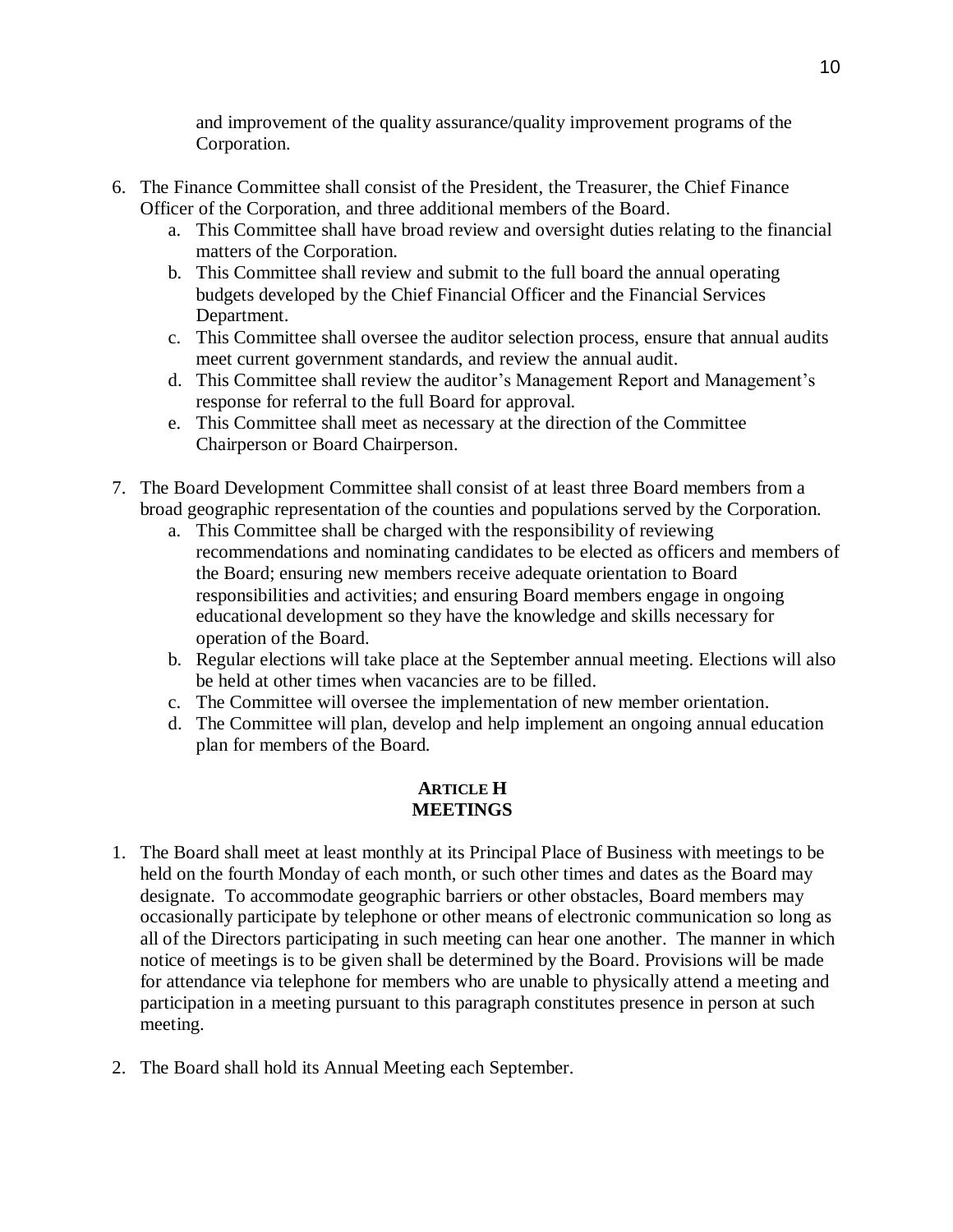- 3. Special meetings of the Board may be called.
	- a. The Chairperson may call special meetings of the Board at his or her discretion. The purpose of the meeting shall be specified in the call.
	- b. The Chairperson may also call special meetings of the Board upon written request for a special meeting from fifty (50%) percent of the Board members. The purpose of the meeting shall be specified in the call. The Chairperson shall call such special meeting within two (2) weeks of his or her receipt of a written request from the Board. At least three (3) days prior written notice shall be given.
- 4. The Board shall maintain records/minutes that verify and document the Board's functioning. Board meeting minutes will be maintained and backed up electronically by the Corporation indefinitely.
- 5. A simple majority of the Board membership shall constitute a quorum for the transaction of business.
- 6. Each member of the Board shall be entitled to one (1) vote. All actions taken by the Board shall require a majority vote of those present and voting at any meeting, unless otherwise specified herein.
- 7. The meeting agenda will be formulated by the Chairperson and distributed prior to the meeting.
- 8. The rules contained in the current edition of Robert's Rules of Order, Newly Revised, shall govern in all cases to which they are applicable and in which they are not inconsistent with these by-laws, and special rules of order the Corporation may adopt, and any statutes of the State of South Carolina or the United States which are applicable to the Corporation.
- 9. Any action required or permitted to be taken at any meeting of the Board may be taken without a meeting if the text of the action or resolution agreed upon is sent to all Board members then in office, provided that all Board members then in office consent in writing to such action or resolution. Such consent in writing shall have the same force and effect as a vote of the Board at a meeting thereof, and may be described as such in any document executed by the Corporation.
- 10. The Board may conduct all or any part of a meeting in executive session for such purpose as it deems necessary including, but not limited to, discussion of litigation (actual or threatened), evaluation of personnel, discussion of personnel or compliance issues, or receipt of results of the annual audit. The President/CEO shall be invited to attend Executive Sessions, as a non-voting, ex-officio member of the Board, except when the Board is conducting the President/CEO's evaluation or if the Board is considering a material allegation of wrongdoing that involves the President/CEO, in which case, the Boardapproved protocol shall be followed. The Chairperson may invite other such persons as he or she deems appropriate to attend an executive session. However, such individuals shall be excluded for executive sessions except where invited to give testimony or advice, after which they will be excused.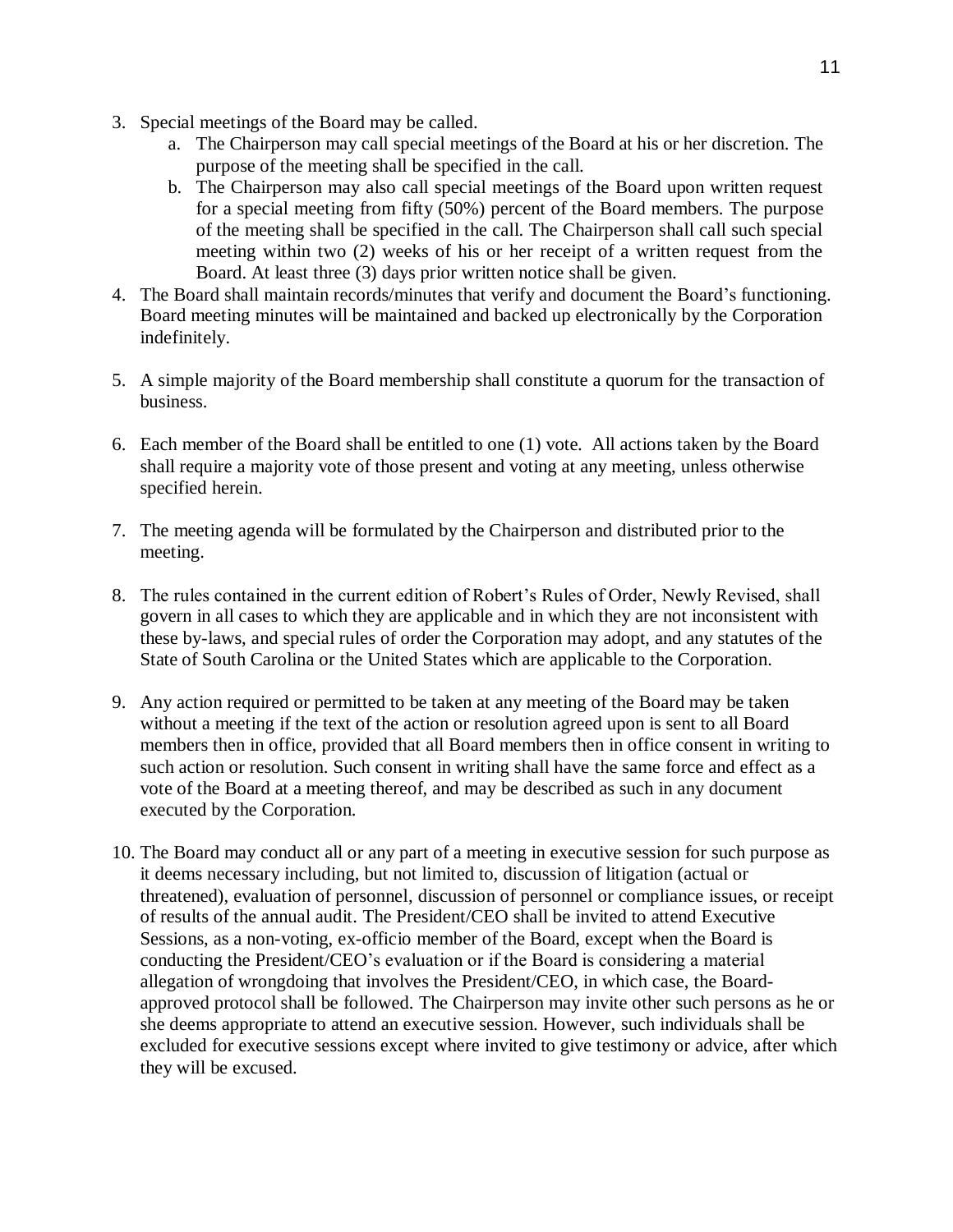11. The Board shall keep minutes of each meeting which are approved at a subsequent meeting. The official copy of the minutes will be retained at the Corporate Office. Minutes shall be distributed to the Board prior to its next meeting date via either mail or email as appropriate.

## **ARTICLE I**

# **AUTHORITIES, FUNCTIONS, AND RESPONSIBILITIES OF THE PRESIDENT/CEO**

- 1. The Board will hire a President/CEO of the Corporation to oversee the day-to-day operations of the Corporation. The President/CEO is an agent of the Board and shall be directly accountable to the Board. The President/CEO, subject to the control of the Board, shall have authority and responsibility for the general care, supervision, and direction of its daily operations in furtherance of the policies and priorities established by the Board.
- 2. The President/CEO's duties and compensation shall be consistent with these Bylaws. Such power, duties and responsibilities shall be specified in an appropriate job description and shall include, but are not limited to, the following:
	- a. Making and executing legal instruments for the Corporation, including those relating to grants. The President/CEO shall report such action promptly to the Board, except that the Board may designate specific proposed contracts or contract thresholds to be signed by others, or to be submitted to the Board for approval prior to execution.
	- b. Implementing all policies and priorities of the Board. The President/CEO shall hire a Chief Medical Officer. Under the direction of the President/CEO, this individual shall have overall responsibility for all clinical activities of the Corporation. He or she shall also be responsible for insuring that all providers of medical services are properly credentialed. The Chief Medical Officer shall be an Officer of the Corporation.
	- c. The President/CEO shall employ or contract with a Chief Financial Officer who as an officer of the corporation shall have the authority to execute financial and other documents as delegated by the President/CEO. The Chief Financial Officer shall be an Officer of the Corporation.
	- d. Developing and submitting to the Board for approval the annual health center project plan and budget and recommending changes, as necessary.
	- e. Employing, supervising, evaluating, and discharging all personnel in accordance with the policies established by the Board.
	- f. Serving as an ex officio, nonvoting member of the Board. The President/CEO or his/her designee shall attend all meetings of the Board, and shall present at each meeting a report describing the Corporation's major activities during the previous month.

These Bylaws were amended and restated the \_\_\_\_\_ day of \_\_\_\_\_, 2016 by the Directors of Carolina Health Centers, Inc.

# **CAROLINA HEALTH CENTERS, INC.**